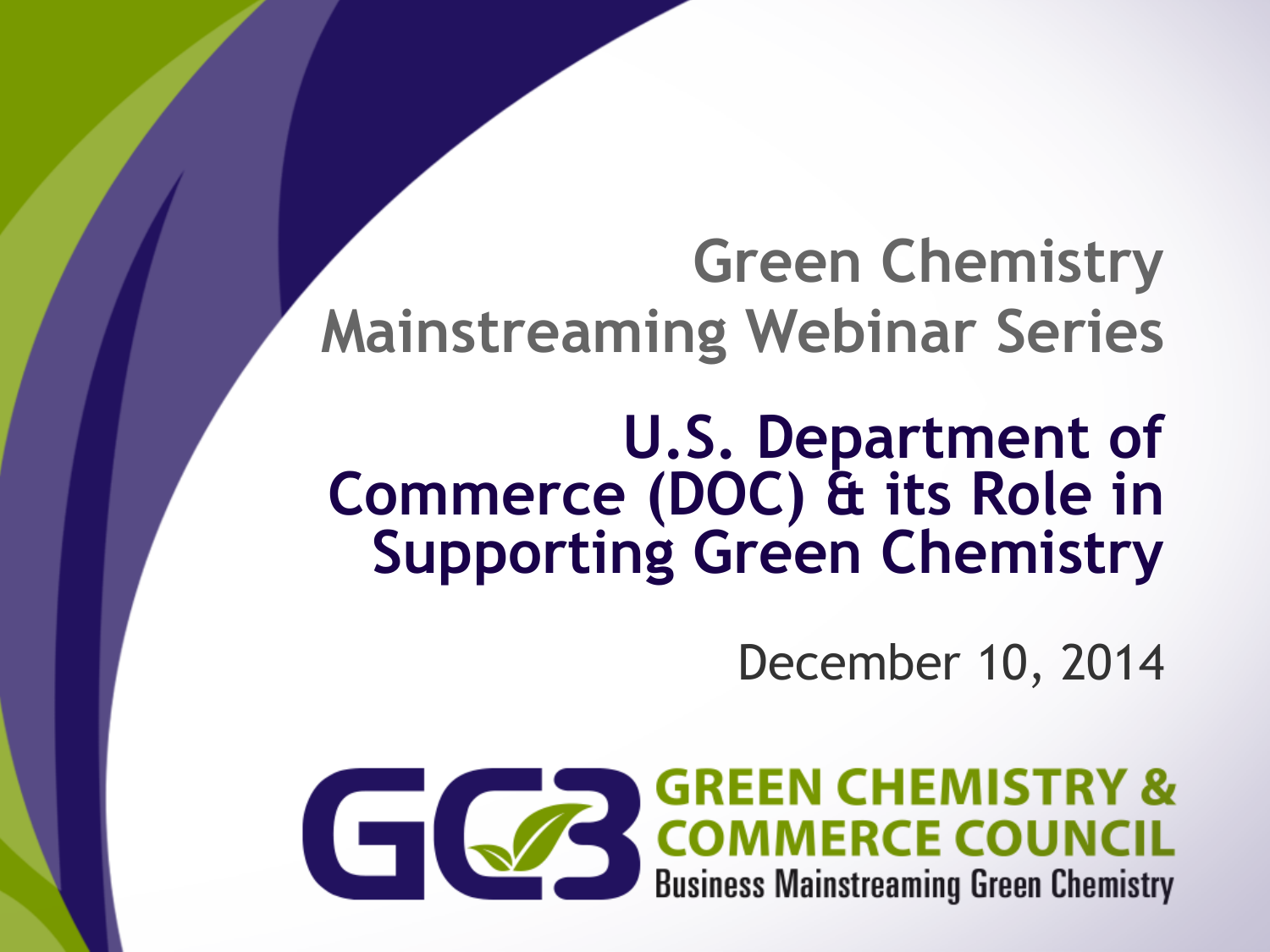# **What is the GC3?**

- Cross-sectoral, B2B network of over 70 companies and other organizations
- Formed in 2005
- Collaboratively advances green chemistry across sectors and supply chains
- www.greenchemistryandcommerce.org



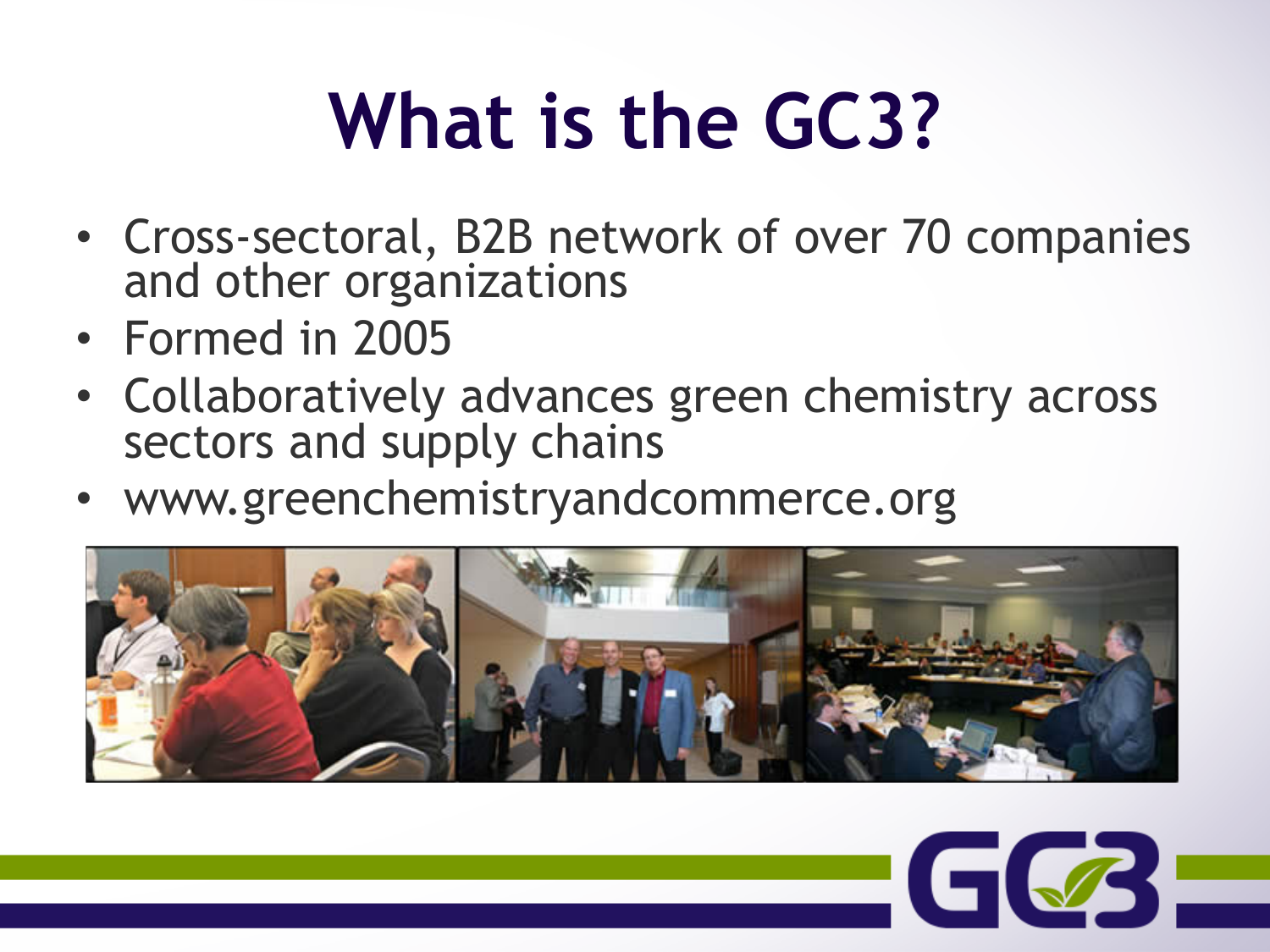## **Today's Speaker**

### Blandine Trouille



Strategic Analyst U.S. Department of Commerce

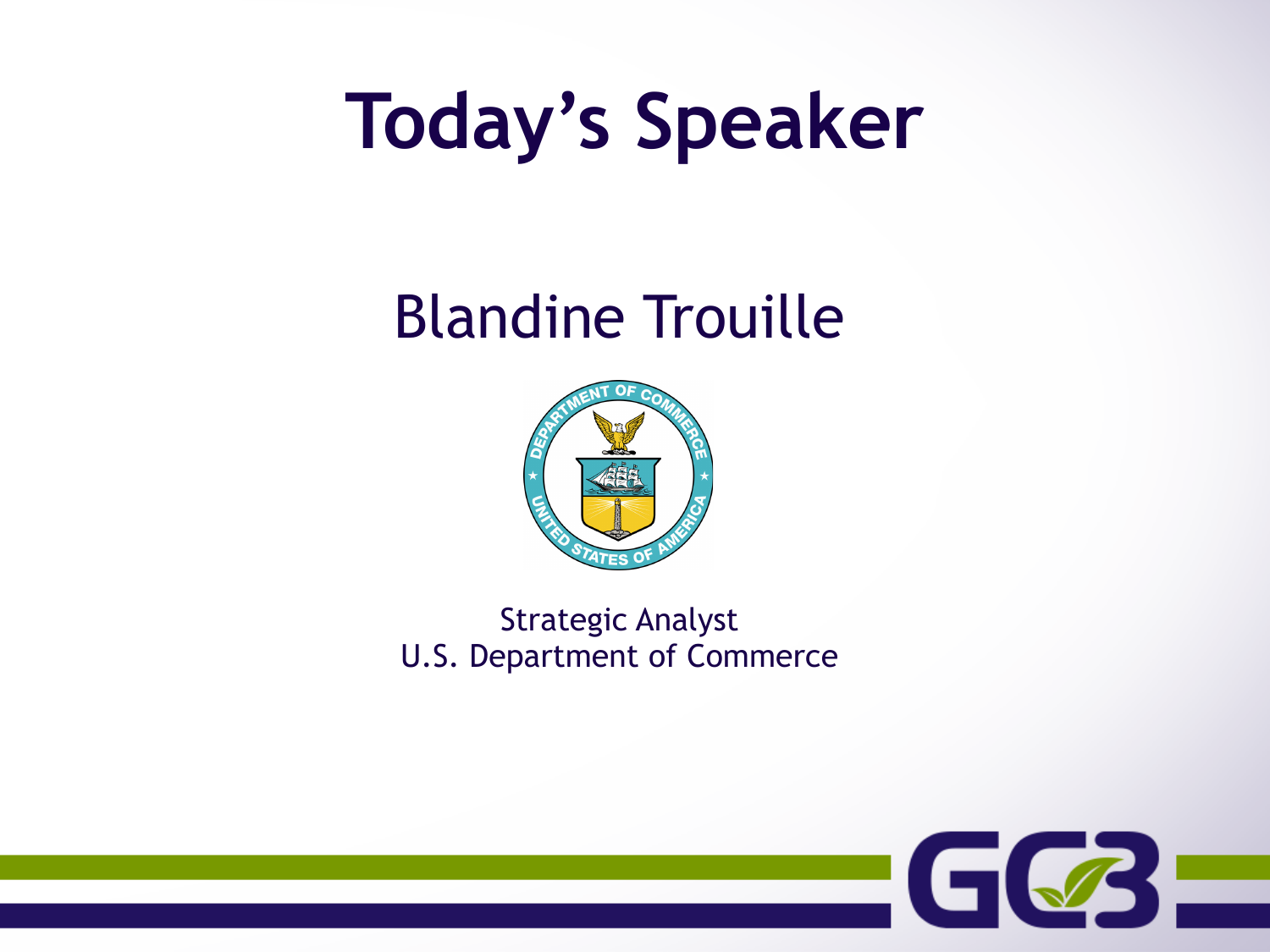## **Ground Rules**

- Due to the number of participants in the webinar, all lines will be muted
- If you have a question or comment, please type in the Q&A box located in the dropdown control panel at the top of the screen
- Questions will be answered at the end of the presentation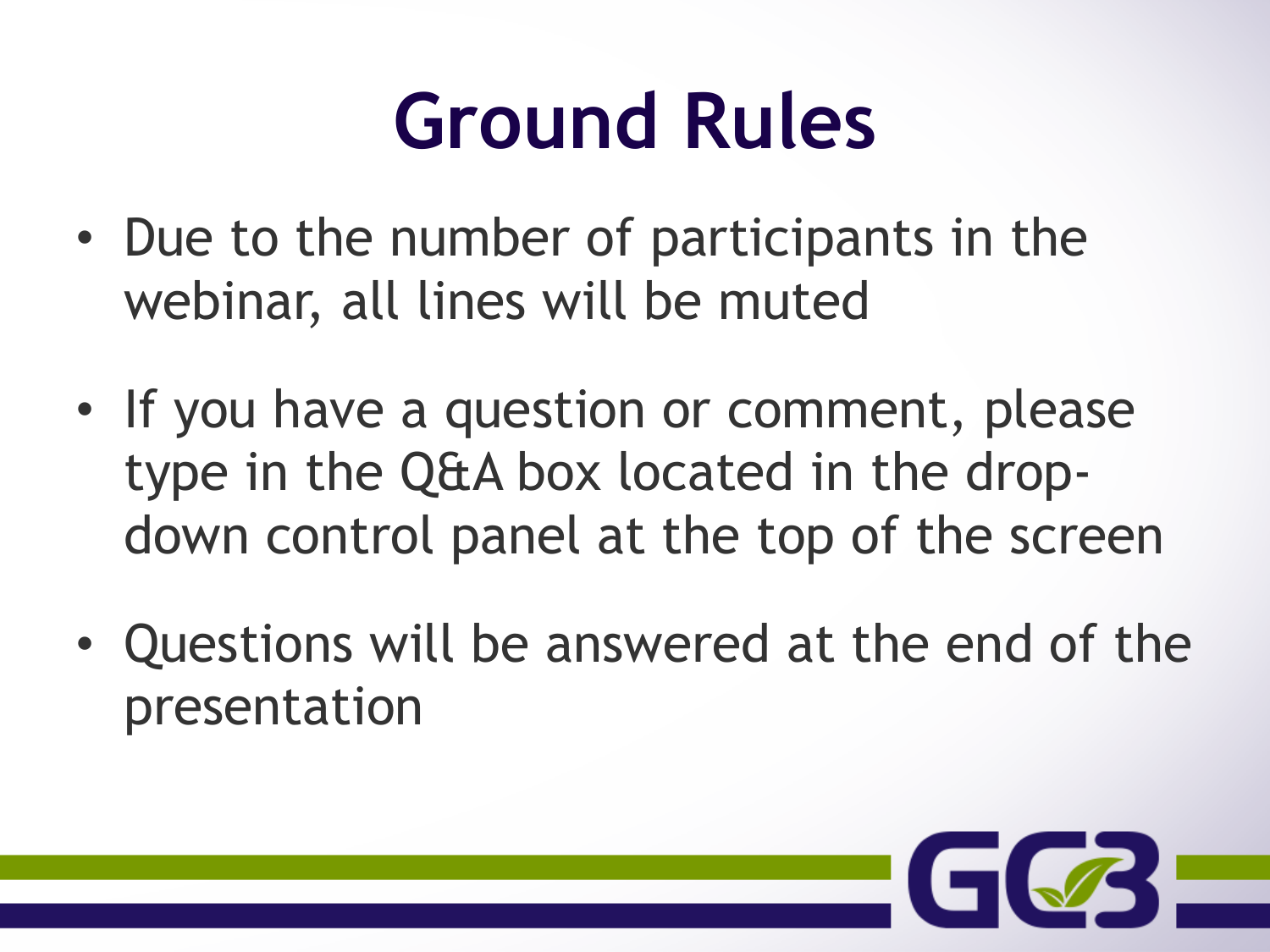

### Advanced Manufacturing and Innovation in Chemicals Management; the trade interest

**The Case of Green Chemistry** 

A presentation by: Event: Senior Trade Specialist **December 10, 2014** 202-482-0129 http://www.ita.doc.gov/td/metals/

**NATIONA** 

Blandine.Trouille@trade.gov Webinar Green Chemistry & Commerce Council

*Disclaimer: the author presents her professional expertise. The views do not constitute a Department of Commerce position.*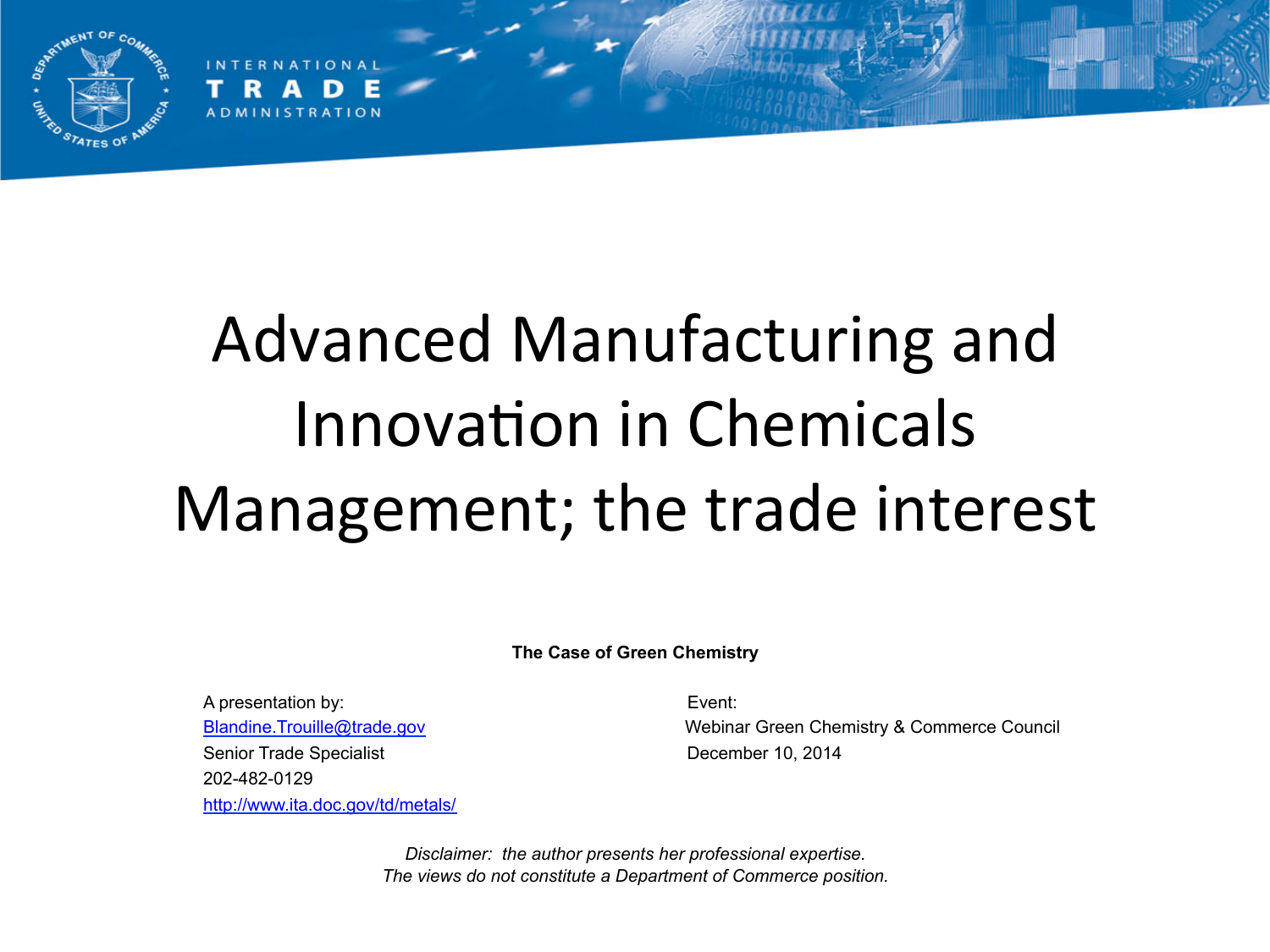*Presentation outline:* 

The U.S. Department of Commerce The business of chemistry Scope and drivers of Green Chemistry Department of Commerce cares about GC Innovation and Competitiveness Opportunities and challenges **Conclusion** References Your Market Development Cooperator Program (MDCP)? Deadline February 2015.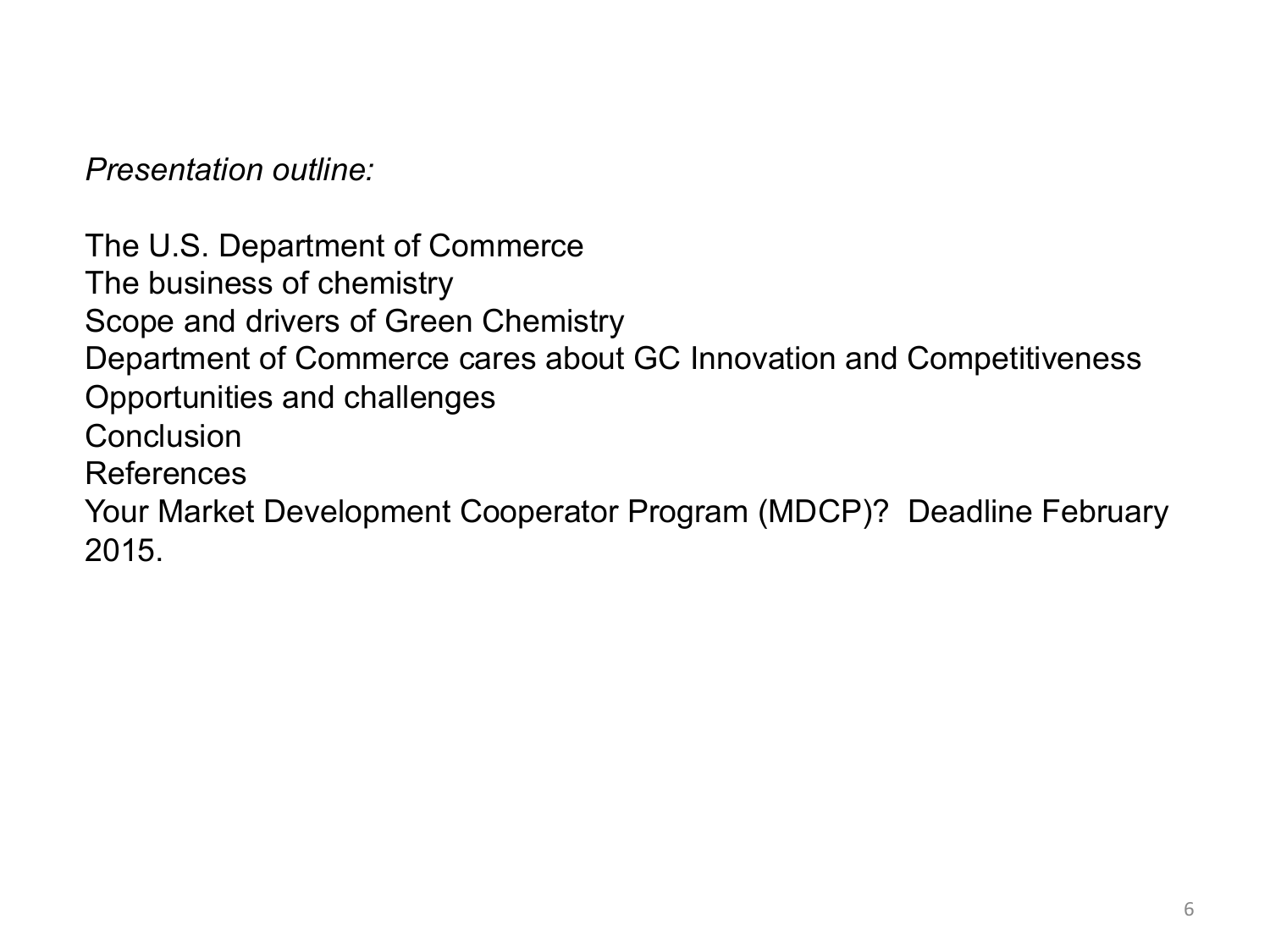#### **The U.S Department of Commerce**

In a nutshell, it may be described as follows: An entity with a varied membership (esp. NOAA, **NIST**, **EDA**, **ITA**, but also BEA, BIS, Census, ESA, **MBDA**, NTIA, NTIS, USPTO) The International Trade Administration (ITA) [its business units: Global Markets (GM), Industry and Analysis (IandA), as well as Enforcement and Compliance] covers trade-related activities. You can seek support especially from the following: Headquarters (HQ), Global Markets (GM), United States Export Assistance Centers (USEACs), the Manufacturing Extension Partnerships (MEPs), as well as the Office of Advisory Committees (OAC)

References: http://www.commerce.gov http://www.export.gov (national and international offices) **http://www.ita.doc.gov/td/mdcp/ http://www.mbda.gov/blogger/export-expansion/discover-global-opportunitiessustainable-solutions? utm\_source=newsletter&utm\_medium=email&utm\_campaign=CWG1205** http://www.nist.gov/mep http://www.trade.gov/oac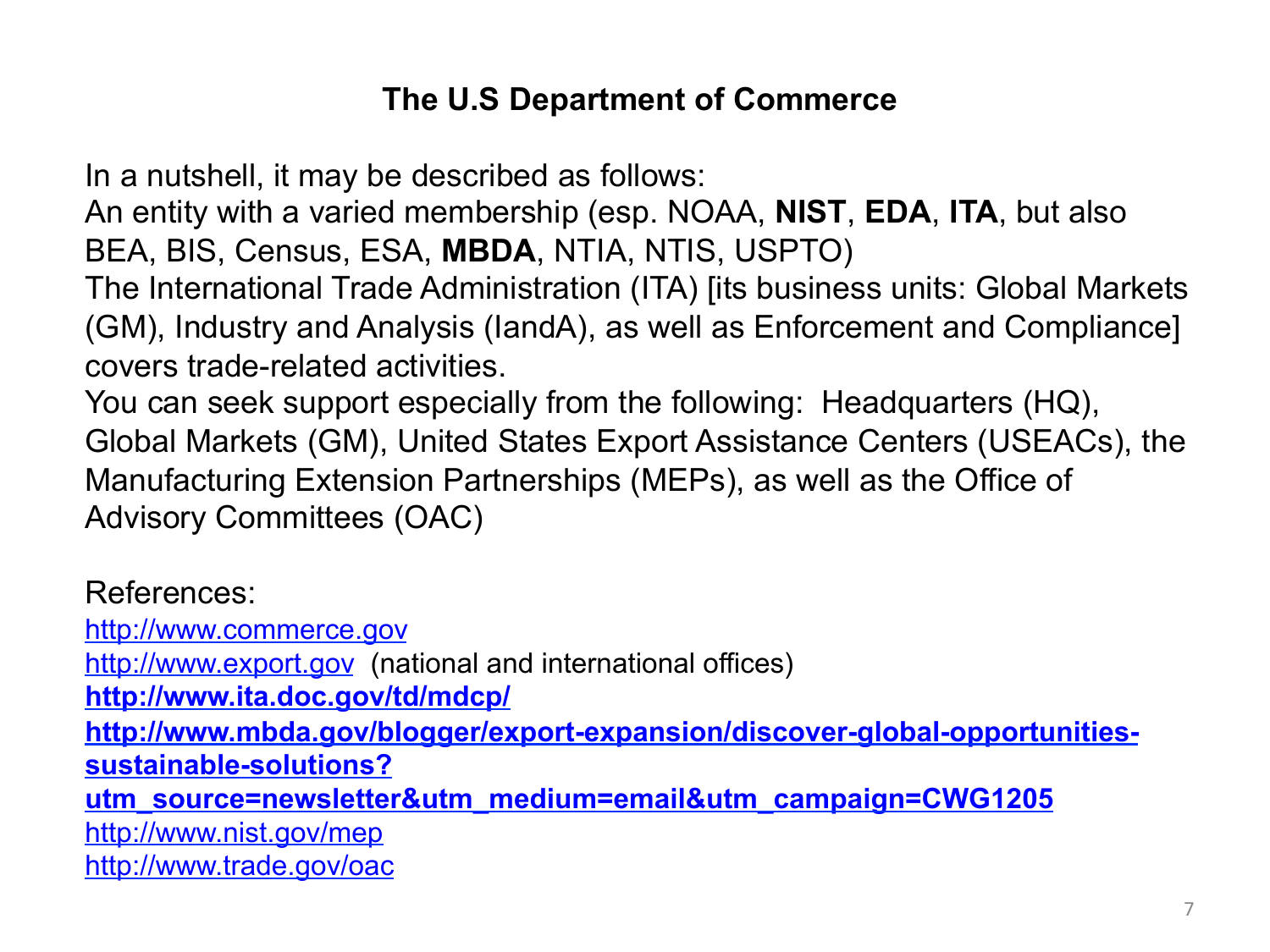#### **The Business of Chemistry**

The U.S. chemistry is a \$670 billion enterprise which supports nearly 25% of GDP, and accounts for more than 10% of U.S. exports.

The business of chemistry employs close to a million workers, and help create close to 5 more jobs in industries as diverse as construction, transportation, or agriculture (to name a few).

Examples include:

- Agriculture: Chemistry contributes 30% of the value of material inputs participating to agricultural production
- Food: Chemistry contributes 12% of the value of material inputs used to make packaged food
- Boots and athletic footwear: Chemistry contributes 35% of the value of inputs used to make and package shoes, sneakers and other footwear
- Clothing: Chemistry contributes 28% of the value of material inputs in clothing
- Motor vehicles: Chemistry contributes 16% of the value of material inputs used to make motor vehicles
- Semi conductors: Chemistry contributes 33% of the value of materials inputs used to make semiconductors.
- Plastic bottles: Chemistry contributes 78% of the value of material inputs used to make plastic bottles.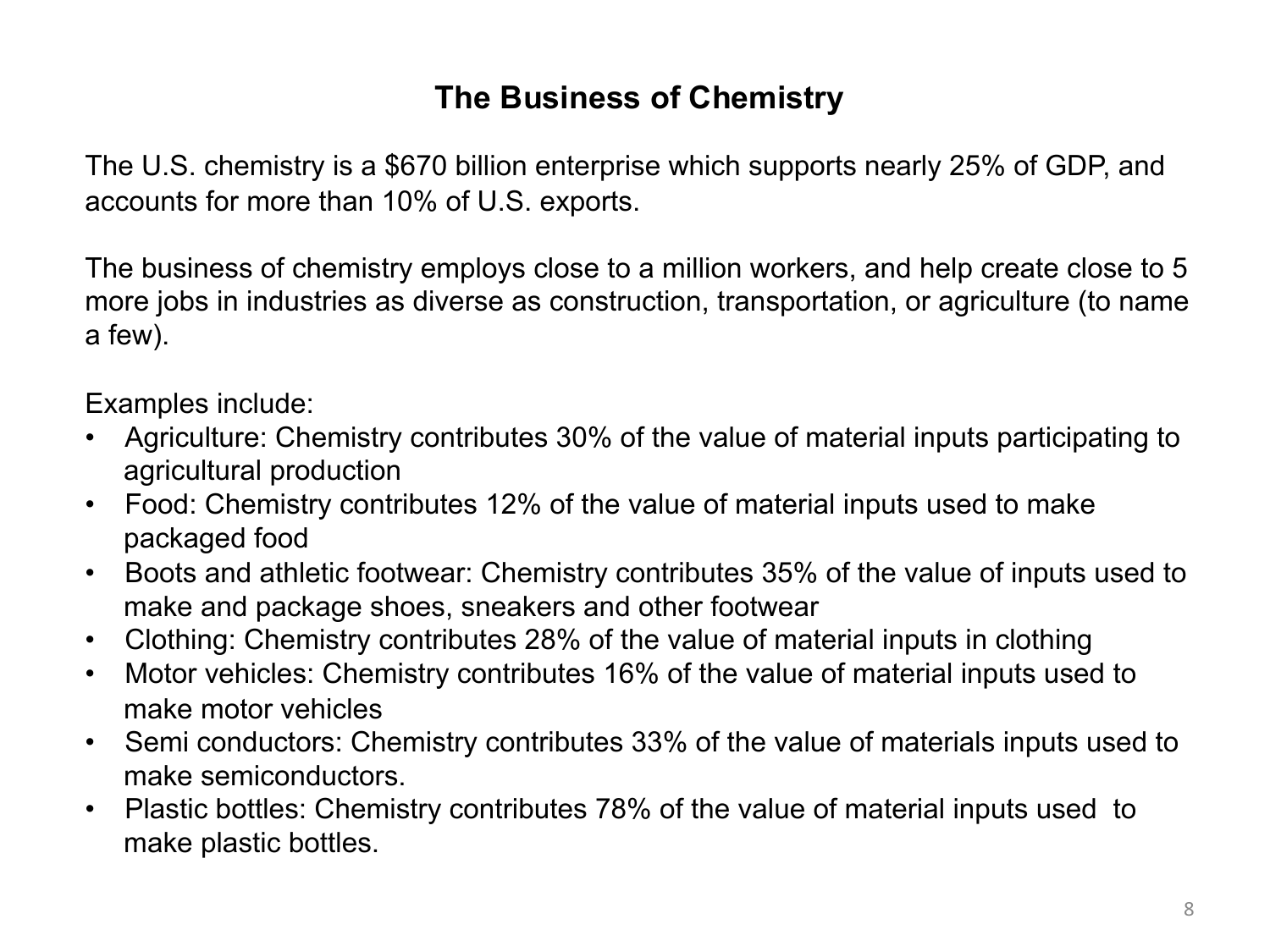#### **"Blue" Characteristics:**

- Size of business (\$billion): \$256 for basic chemicals; \$115 for specialties; \$33 for ag chemicals; \$191 for pharmaceuticals; \$80 for consumer products.
- Typical product price (per lb): around \$0.75 for basic chemicals; \$1.25 for specialty; \$0.30 to 1.25 for ag. chemicals, and \$15.00 for pharma.
- Growth prospects (in terms of GDP): less than 0.5 percent for basic/ specialties and ag chemicals. More than one percent for pharma and consumer products.
- Long term trend in real prices: -1 to 2% for basic, specialty, ag chemicals and consumer products.
- $\cdot$  +1 to 3% for pharma.
- R&D: 5 to 10% for specialty, ag. Chemicals and consumer products. 10 to 20% for pharma
- New areas for development: biology and chemistry (biosciences); environmental health; nanotechnology, biotechnology, electro-chemistry, etc.
- Knowledge intensive solutions (ie. products and servicing).
- Improved articulation and collective action along the supply chain.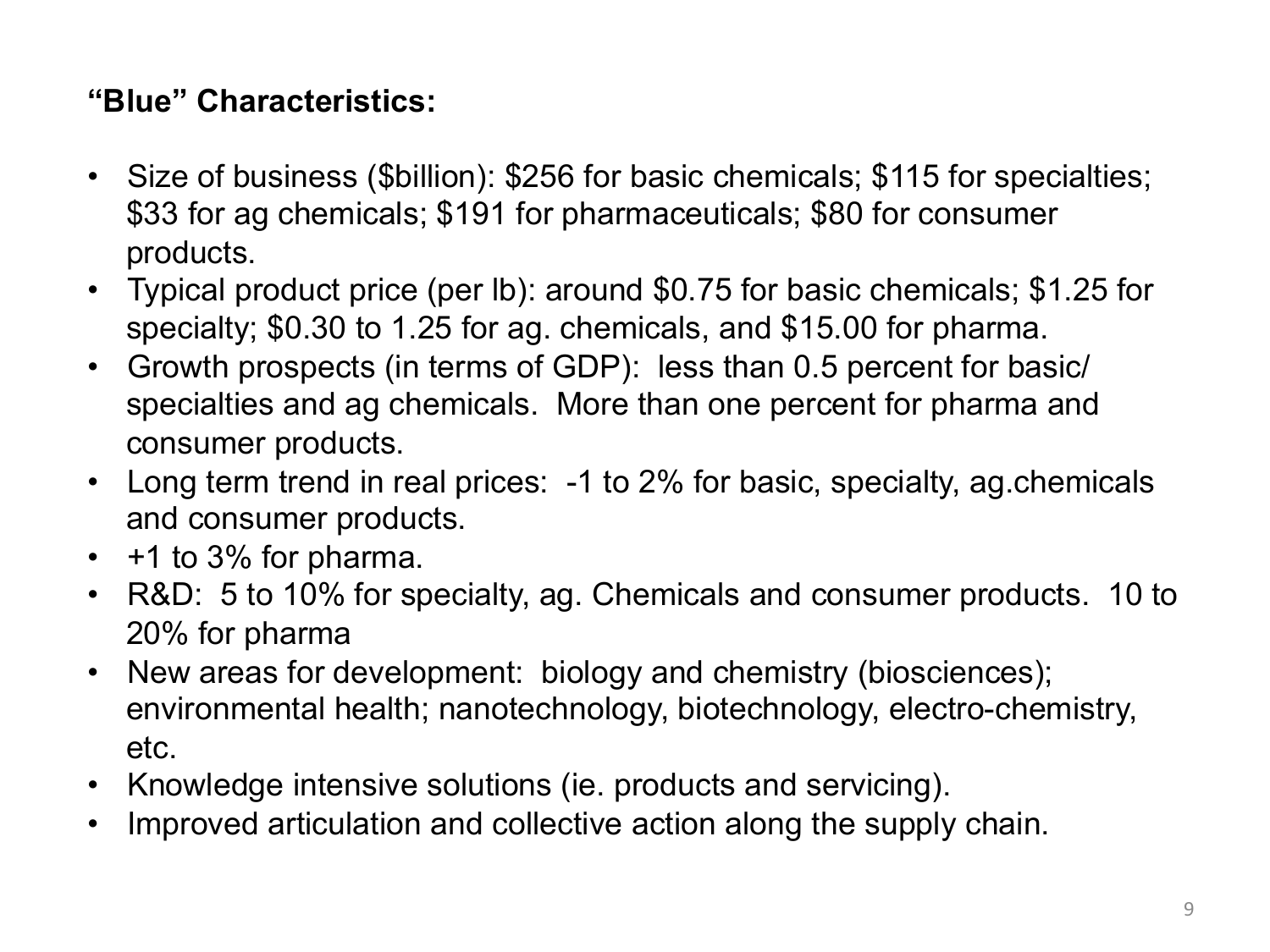#### **"Red" Characteristics:**

- The commercial transactions with developed economies (esp. CN, EU, JP, AU) are transitioning toward extensive manufacturing and R&D development in Asia, especially. Hence, as noted by Yu Xie/University of Michigan: "America as a dominant player in science may be challenged by the rise of science in other countries including China."
- Private financial funds (and/or major shareholders) are becoming more vocal and influential in the strategy setting of companies.
- The U.S is becoming a major importer of chemicals (including consumer goods).
- The lack of regulatory reform at the U.S. federal level doesn't allow for international leadership in chemicals management.
- The lack of regulatory reform, at the federal level, doesn't provide U.S. innovators with a level of transparency, certainty, nor advocacy.
- With regards to chemicals management, the full breath of perspectives is difficult to collect, and EHS "standards" suffer as a result.
- In the field of chemicals management, "titration" is difficult to achieve. Parties and positions are often excessive and divisive. As a result, there is inevitable delay toward "understanding" with maximum accuracy, **and** making decision in an imperfect world.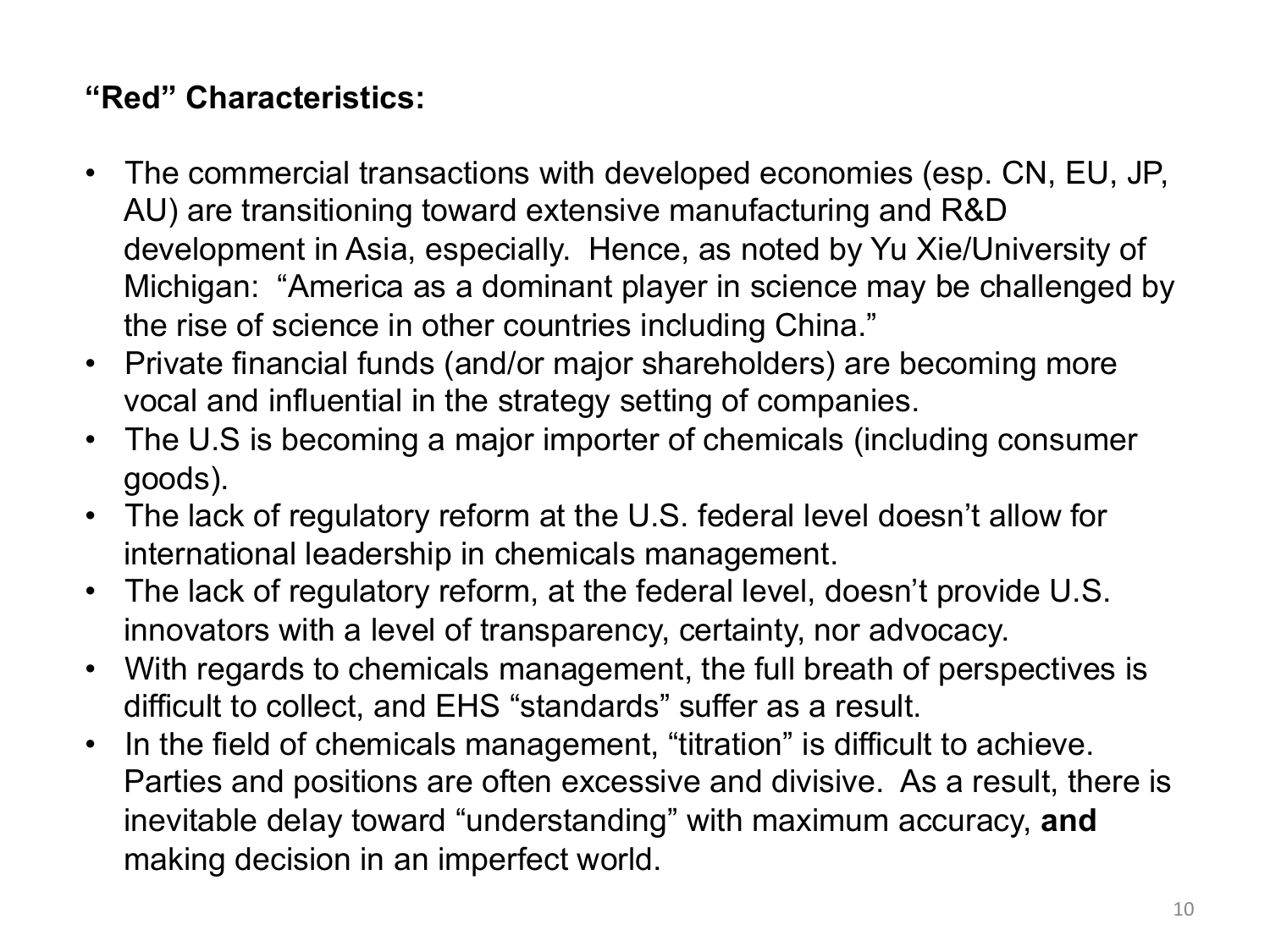#### **Scope and drivers of Green Chemistry**

The Scope covers:

• Product design, manufacture, and processing. GC is also about bringing visibility and transparency throughout the supply chain (e.g. NSF/GCI/ANSI 355 and information exchange on GC proceedings).

The Drivers include:

- Create/provide solution
- Reduce cost (energy, water, waste management and disposal, Environmental Health and Safety (EHS), and improve reporting performances (as in the Toxic Release Inventory (TRI))
- Introduce new products and processes with efficacy, and provide new sources of revenue.
- Reduce time to market (improve the continuum: invention->innovation- >commercialization->market access).
- Encourage investors (improve market positioning), and permit to exercise "first mover" advantage
- Meet domestic and international demand (consumer and citizen, both) with "greener" products and processes, and provide technology-based competitive advantages. The "qualified" product approach!
- Facilitate worldwide (public and private) compliance and minimize risk management costs.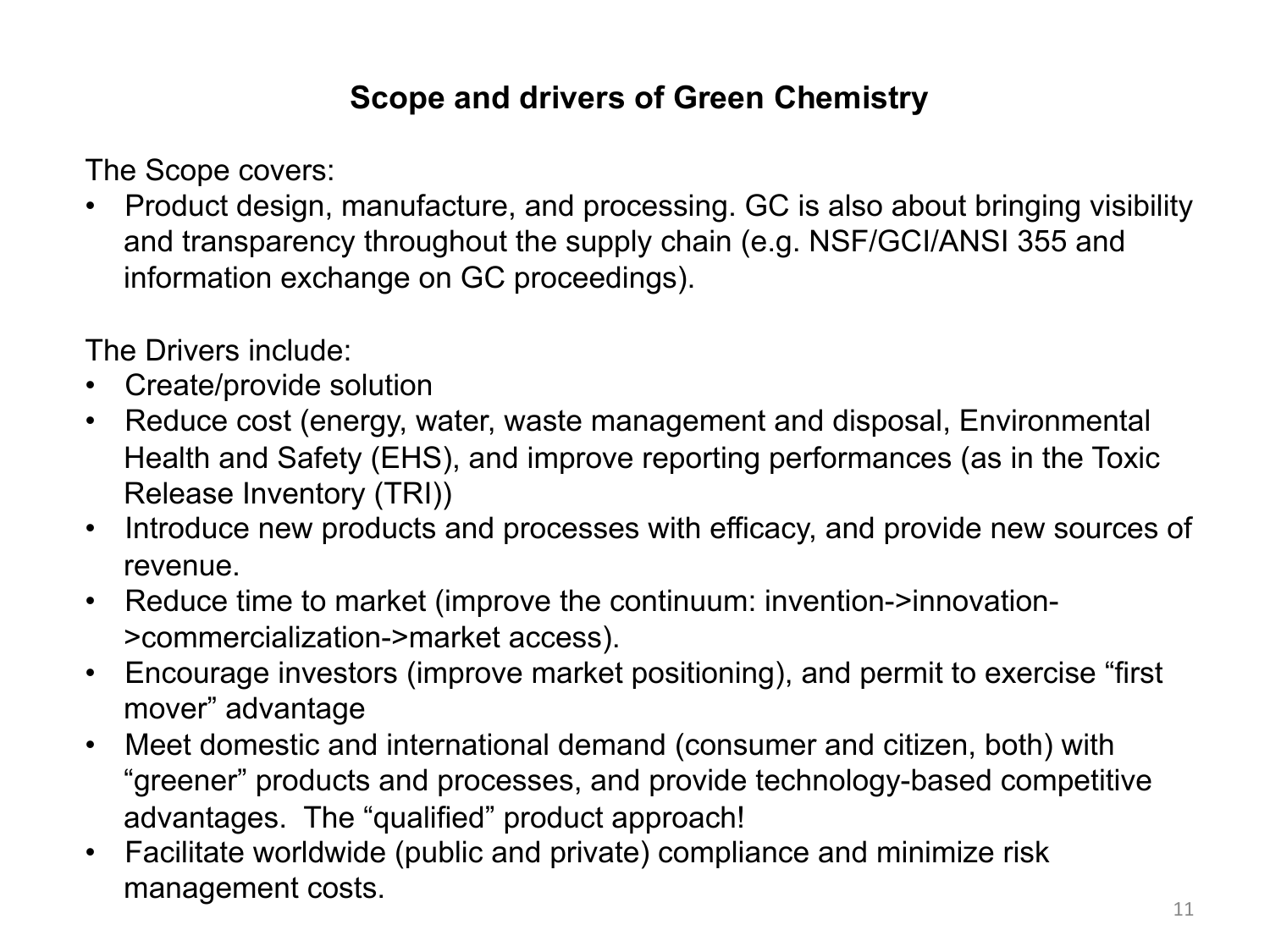#### **The Adequacy of the GC Approach with 21st Century Global Trade (from a DOC/ITA prospective)**

GC offers to take step forward in the modified trade patterns which include:

- East to West: developed countries are more and more on the receiving end of a complex supply chain.
- Know and Disclose to Competent Authorities: A need for information on product characteristics, efficacy, etc. to satisfy **consumers**' demand for performances, and safety.
- Assess and Avoid Hazards consistently: A need for information on manufacturing practices, health related impacts and safe disposal to address **citizens**' demand for products, their servicing throughout the life cycle.
- Surge of national chemicals regulations related to: Risk Analysis (RA)=f(HZ +exposure); RA=f(Risk Assessment (RAt)+Risk Management (RMt)+Risk communication (RC) with complex proceedings.
- Alternative Risk Assessment requirements, and their inclusivity with LCAs.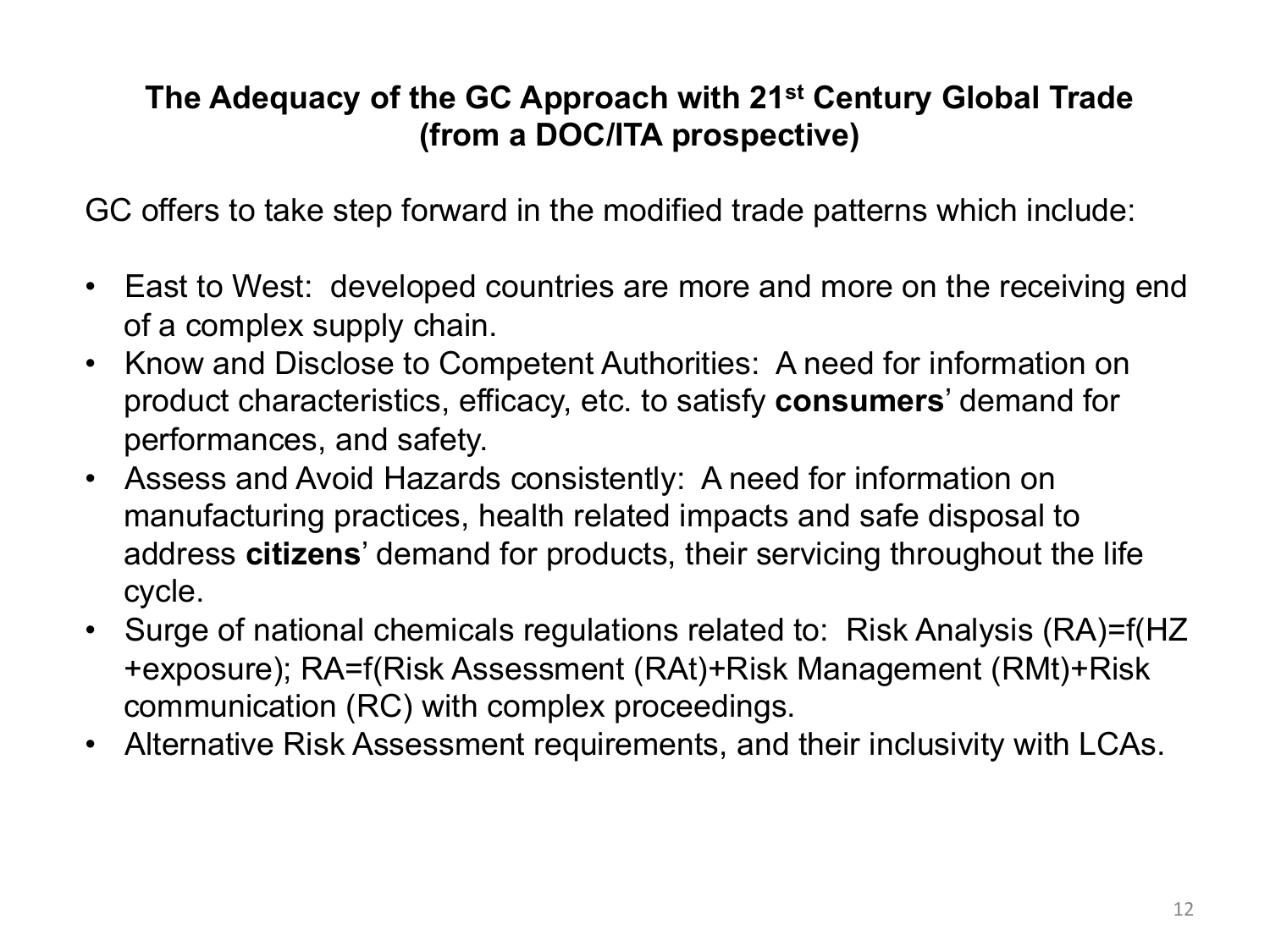#### **The Adequacy of the GC Approach with Strengthening Competitiveness**

Greener products and processes ……

- Spur invention/innovation
- Recreate balance to the U.S. loss of leadership in Advanced Technology **Products**
- Permit to compete in intelligence/technology instead/in addition to price and volume
- Bring visibility and transparency to the equation RA=f(RAt+RMt+RC)
- Attract finances, reduce business risks since RA=f(HZ+exposure)
- Ascertain regulatory compliance and address consumers' **and** citizen's demand for EHS performances throughout the Life Cycle.
- Participate to public trust, domestically and internationally.
- Address elements of the economic mandates of numerous government agencies: DOE (renewable energy), USDA (rural development, loan programs, bio-based actions), U.S. Export/Import bank (environment export program); provide solutions to Federal procurement programs, especially vis a vis carbon footprint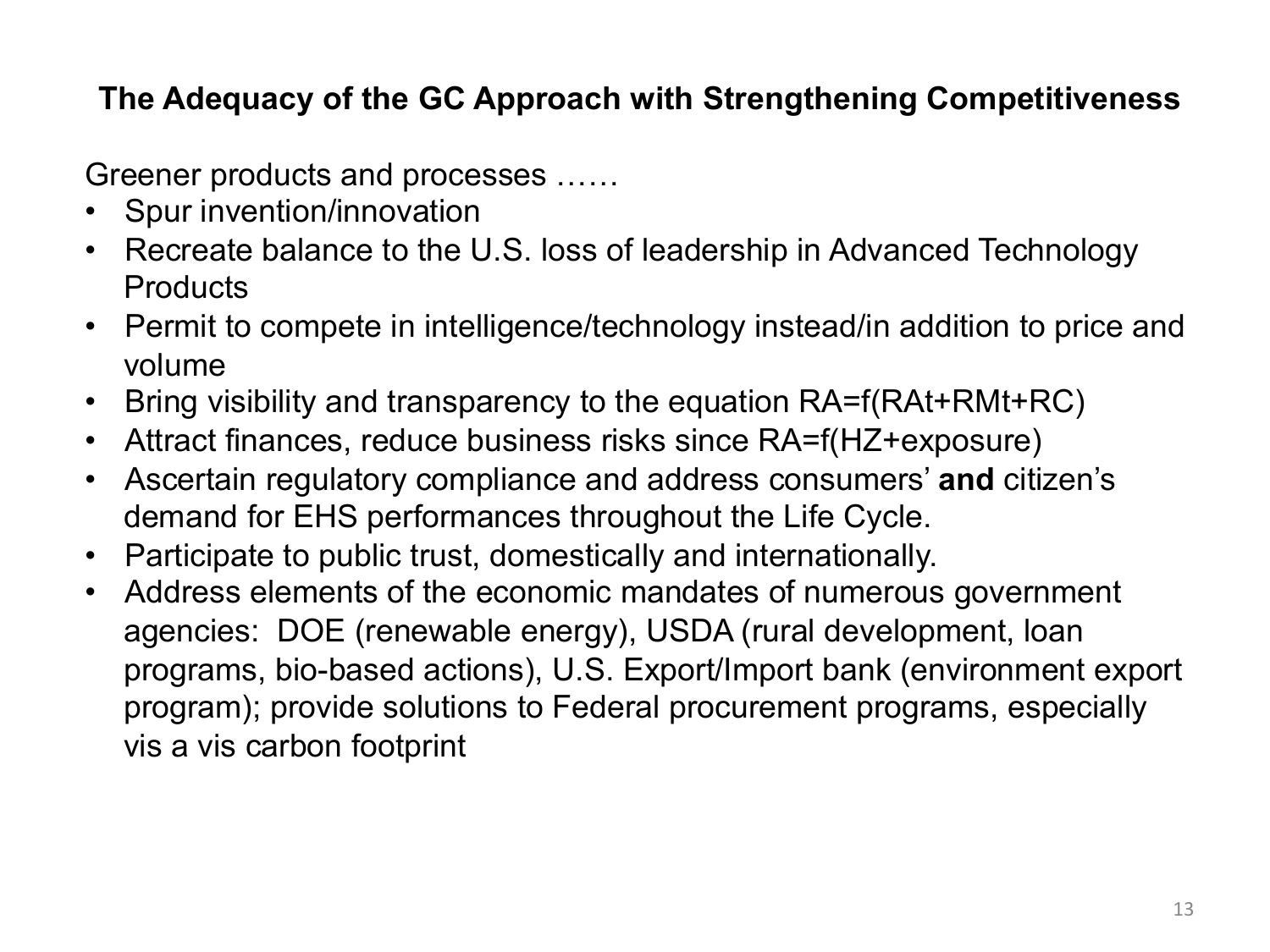#### **Current DOC-International Trade Administration (ITA) National Export Initiative (NEI) and NEXT Global Opportunity Initiative**

The priorities include:

- **Connecting more U.S. business to their NEXT global customer**
- Making the NEXT International shipment easier and less expensive
- Expanding access to finance for U.S. business' NEXT export transaction
- **Promoting exports and investment attraction as the NEXT economic development priority**
- **Creating fostering and ensuring U.S. business' NEXT global opportunity**
- Supporting the creation of improved data to help companies and gather feedback

as well as

- **To enhance the Advanced Manufacturing Initiative (AMP)**
- **To support DOC-EPA Environmental Technology Initiative**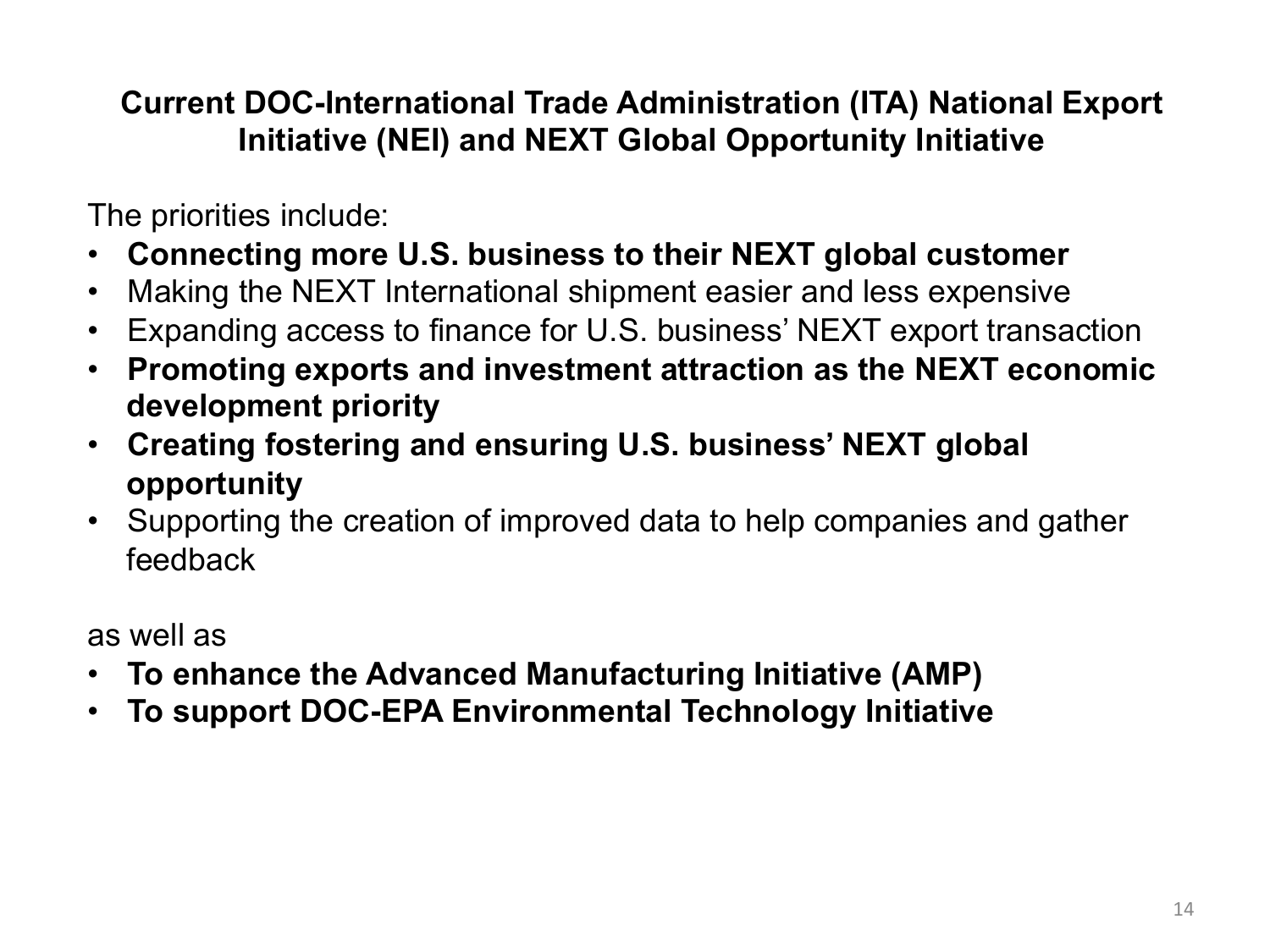#### **ITA (esp. IandA-OMI) Collaborative Efforts to Support GC**

- DOC-National Institute for Standard and Technology (NIST) (especially its specialized laboratories, the Advanced Manufacturing Program (AMP) and the Manufacturing Extension Partnership (MEP))
- DOC-Economic Development Agency (EDA) (esp. its presence and support in regions suffering from economic stresses; its provisions of grants toward sustainable development, manufacturing clusters, etc.)
- Strengthen the collaboration between USG agencies (especially EPA, NIEHS, NIH, DOS, SBA, DOE, DOD, FDA, USTR), and proposal to create an inter-agency working group on GC, main interlocutor for stakeholders/ their needs as well as the needs of trade partners overseas engaged in the pursuit of GC.
- Domestic Partnerships with interested parties (e.g. NIST-E3, Department of State (Launch), Department of Energy, ACS-GCI/roundtables, GC3, Green Building Council, etc.) to facilitate the continuum invention->innovation- >commercialization->market access and support the acceleration of the adoption of GC products and processes
- Commercial dialogues, Market Development Cooperation Program?, Trade Advisory Committee?, and other negotiating opportunities?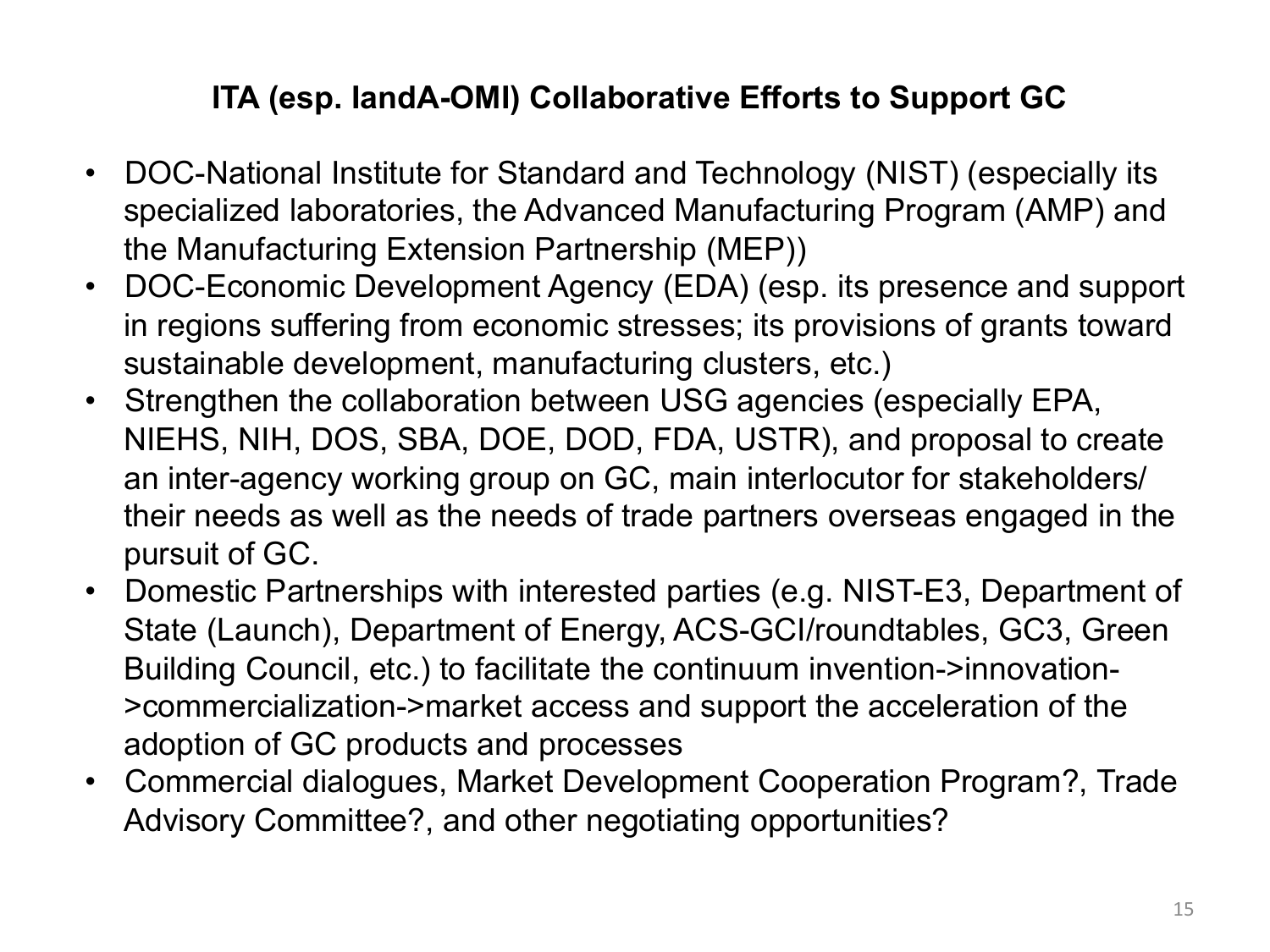#### **Opportunities and Challenges**

- GC is a serious technological transition in its formative phases with many knowledgeable, resilient, and enthusiastic parties (in science, business, government, etc.).
- GC is well-rounded; seek education and research, bring innovation, balance use of resources, provide economic and EHS benefits for an ubiquitous product.
- GC needs to match the current gap in the middle stage of the manufacturing and innovation proceedings.

GC lacks a vision for advanced manufacturing and innovation in chemicals management, it lacks EHS standards and harmonized LCAs. GC may see extensive offshoring in some sectors and vis a vis specific countries (e.g. China, India) with unknown economic consequences. GC changes the paradigm in chemicals management (i.e. early GC design, access to data by Competent Authorities, attention to IP and transparency, data gap resolution, courage and resilience to improve products and processes continuously and throughout the life cycle.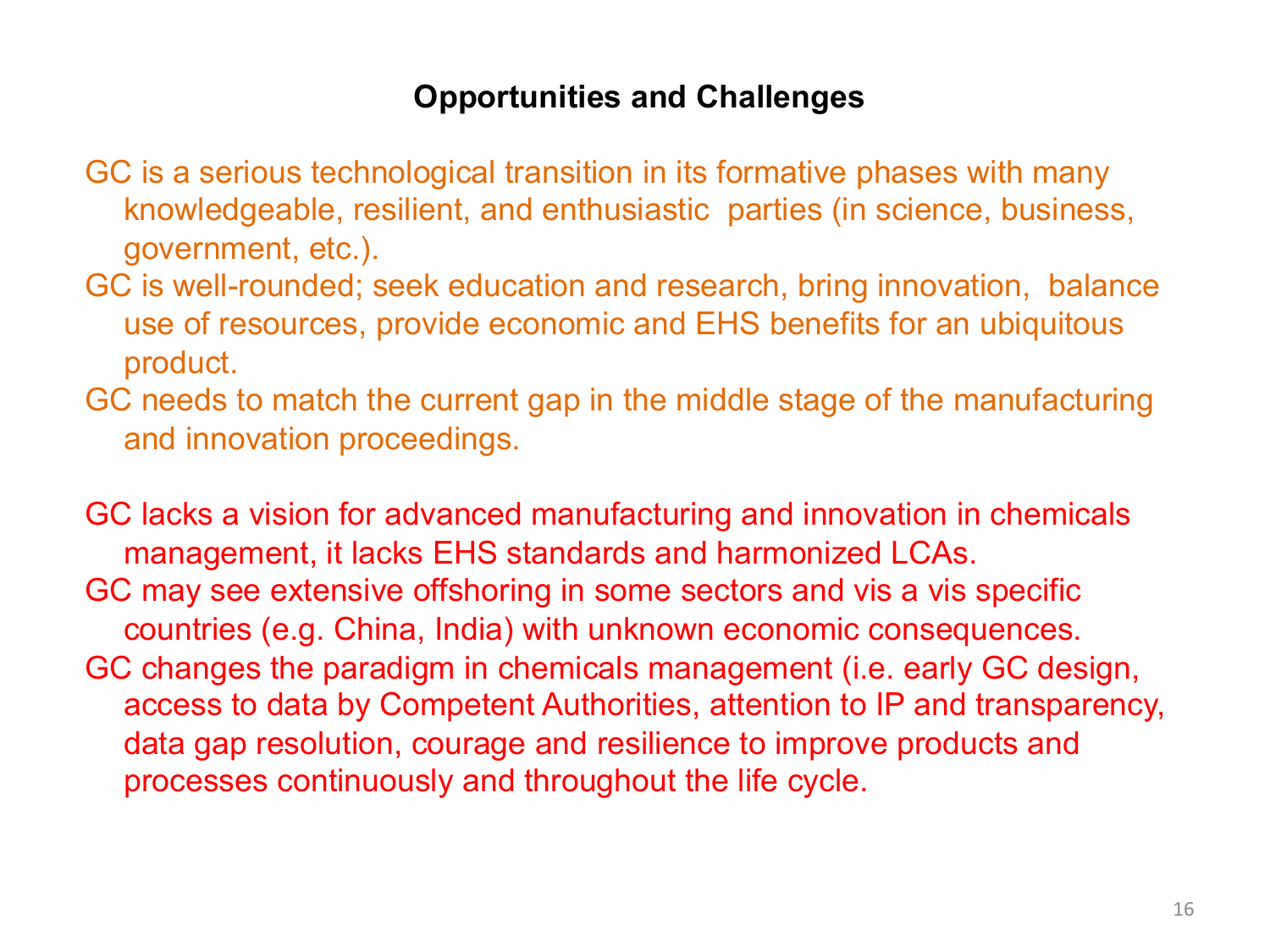#### **A Timely Opportunity: The Market Development Cooperator Program (MDCP)**

#### **Enabling legislation**:

#### **Omnibus Trade and Competitiveness Act of 1988**:

MDCP is to be a unique way to "develop, maintain and expand foreign markets for nonagricultural U.S. goods and services." 15 U.S.C. Sec. 4723

#### **Funding**:

#### **Jobs Through Exports Act of 1992** and **Freedom Support Act of 1992**:

First MDCP awards, totaling over \$2 million, were made in fiscal 1993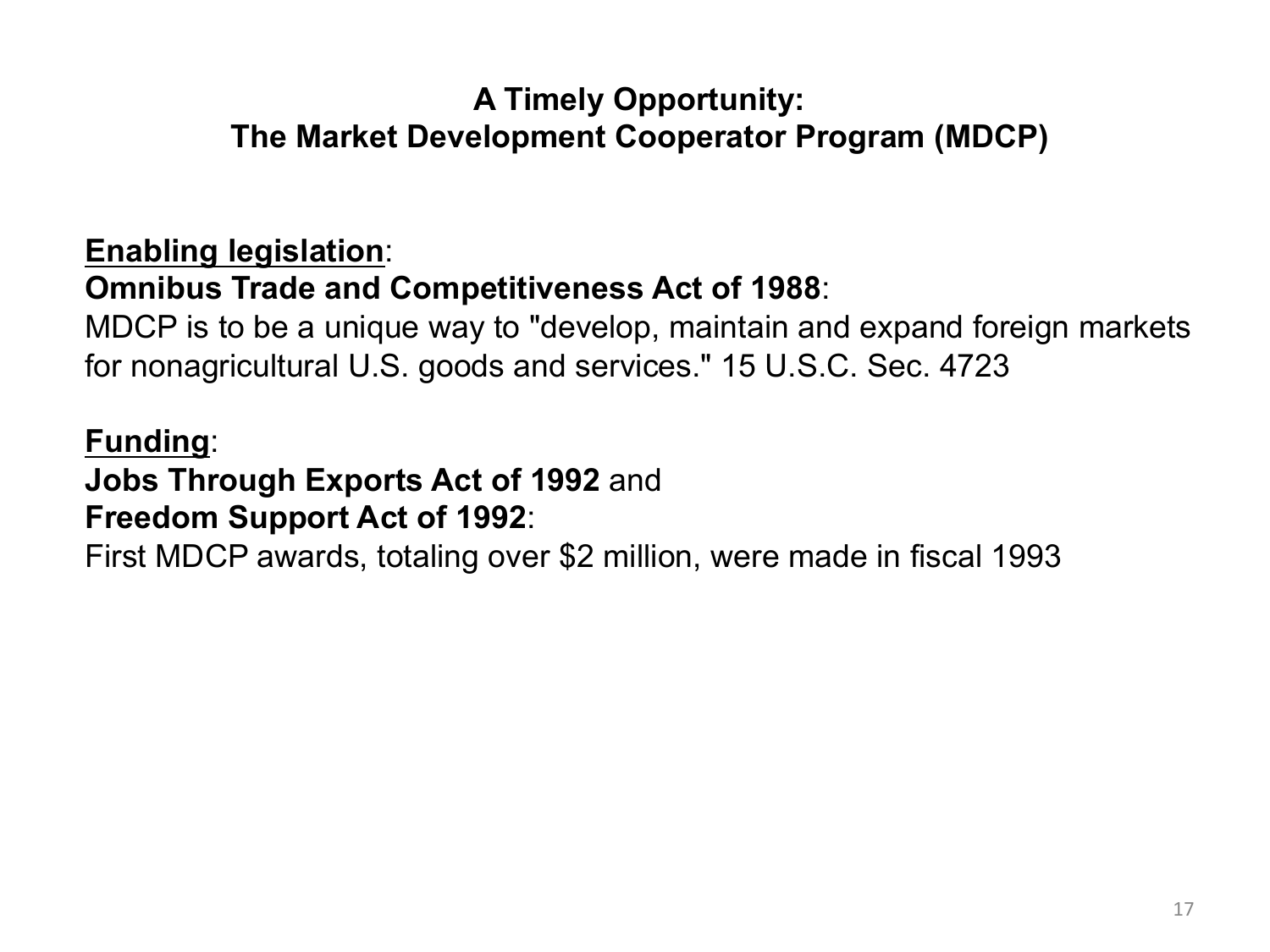Under the MDCP, each year, the International Trade Administration (ITA) selects 7 to 9 trade associations or other non-profits industry groups for awards of up to \$300,000 each.

Projects activities vary depending on the industry a cooperator is helping and the markets targeted. Examples include: participating in foreign trade shows; opening a product demo center; coordinating industry standards.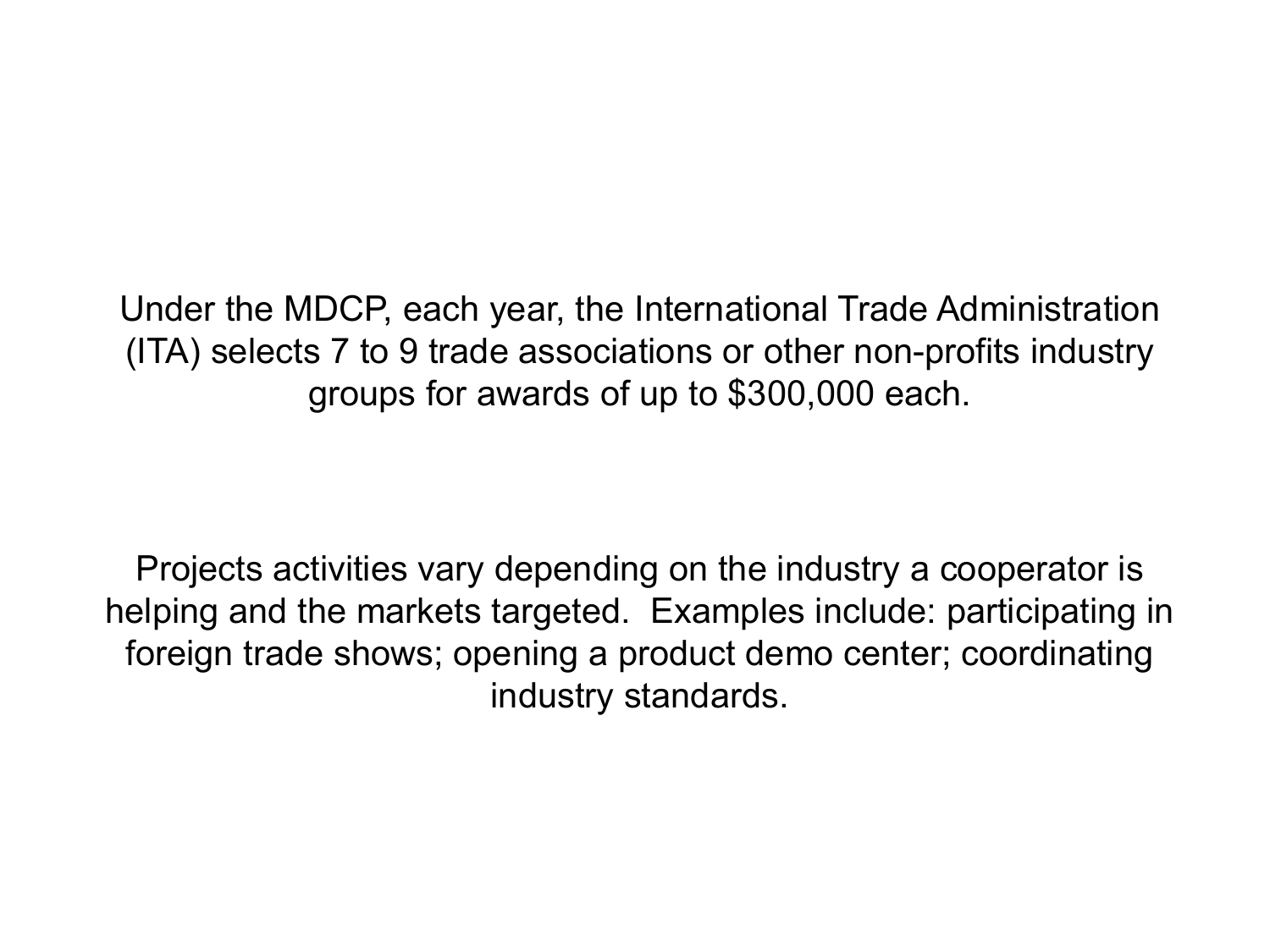### **MDCP Application Process**

How does it work?

\*\*Non-profit industry groups (trade associations, chamber of commerce, state trade departments, other non-profits) compete for MDCP awards (up to \$300,000), in partnerships with federal agencies. Applications are due in February

\*\* DOC-ITA reviews based upon evaluation criteria which include the potential for exports, the sustaining/creation of U.S. jobs; export performance measurements; ITA partnerships and priorities; creativity and institutional capacity, budget match and sustainability

\*\* "cooperators" commit to: projects to engage small and medium size enterprises in exporting; a 2 to 3-year term; and the support to two-third of the total cost

The final decision will include reviews of the projects by ITA staff from IandA, GM, USEACs, and other federal agencies (when/if appropriate).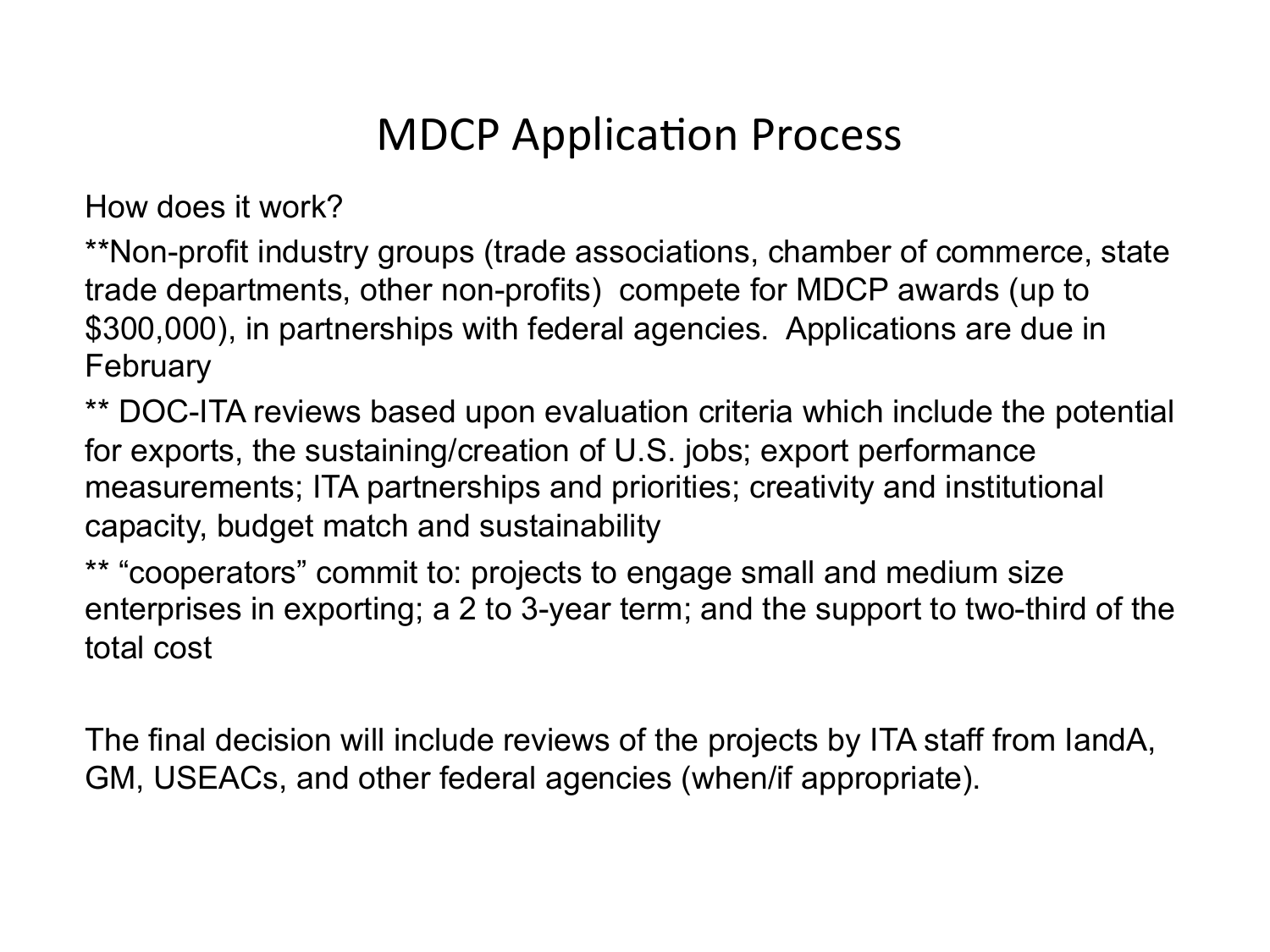### MDCP as a Public-Private Partnership

- The MDCP encourages industry groups to partner with ITA
- Cooperator projects strengthen the global competitiveness of a U.S. Industry (instead of a particular company)
- MDCP projects act as export multipliers since industry groups applying may not export but the companies or business constituents do export

ITA priorities include:

- 1. create or sustain jobs
- 2. Exports toward emerging markets
- 3. Increased exports for U.S. manufacturing
- 4. Help business to secure export financing

Required priorities  $1+$ any  $2$  of  $2-6$ 

- 5. Engage more U.S. firms in major international trade shows or foreign outreach activities
- 6. Help current exporters to expand to more markets
- 7. Address non-tariff barriers to U.S. exports
- 8. Secure intellectual property right protection while supporting invention
- 9. Counter discriminatory trade policies
- 10. Encourage the adoption of internationally recognized standards

Further question: Brad.Hess@trade.gov Blandine.Trouille@trade.gov

•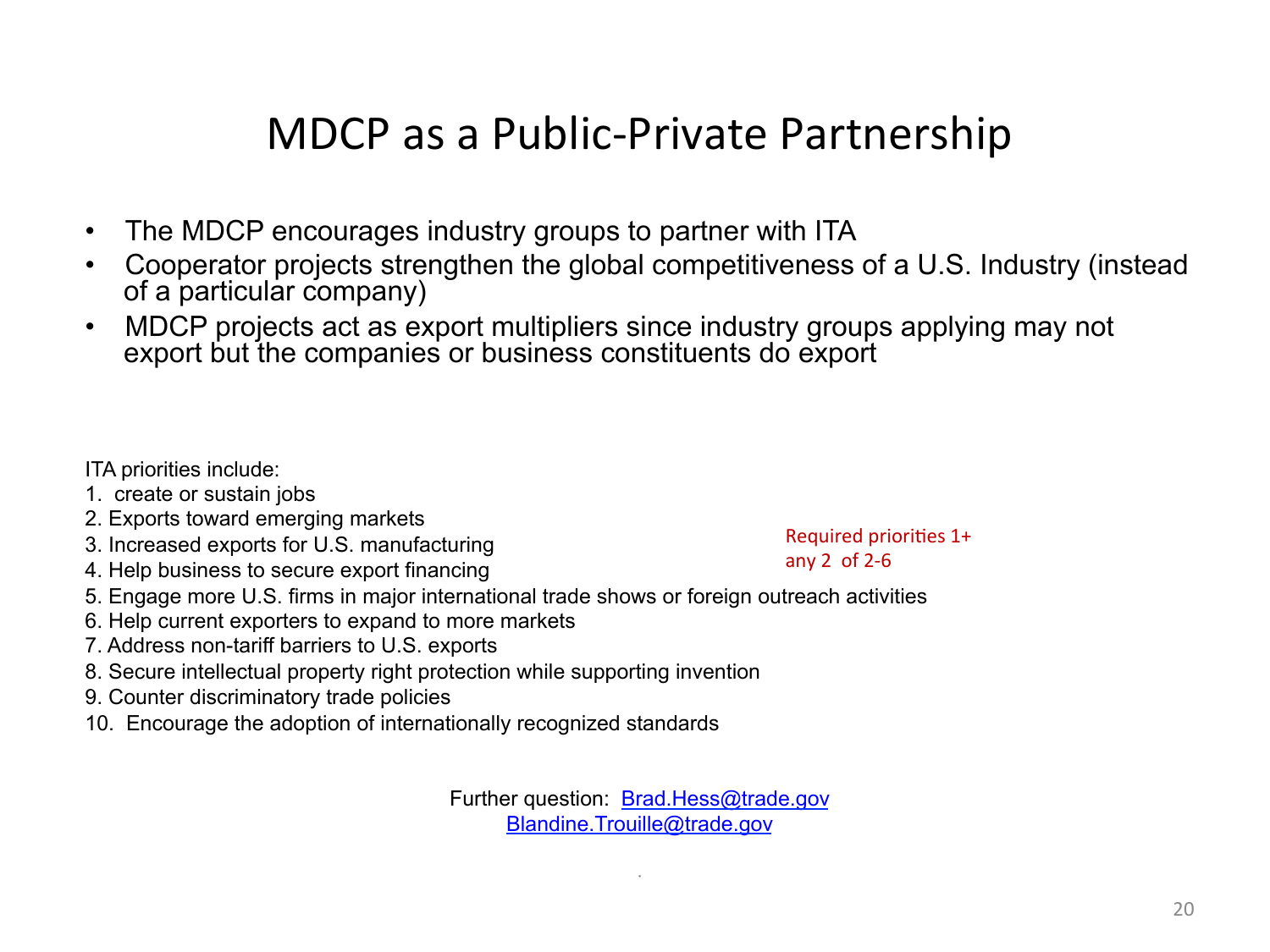"Perfection is the place where clarity and letting go meet" Dona Holleman

### Can we contribute toward taking residence in such a place?

Thank you!

Blandine.Trouille@trade.gov 202-482-0129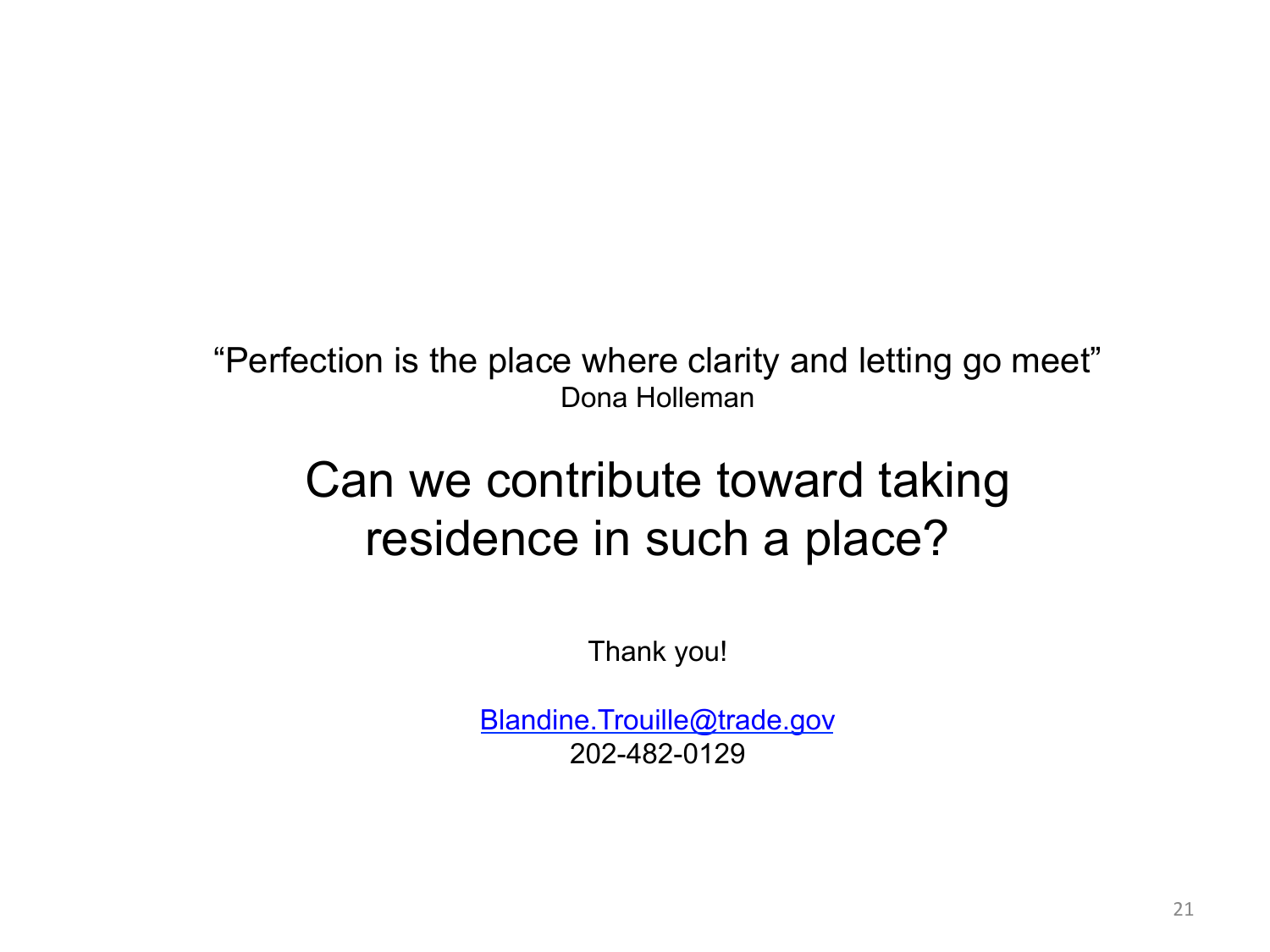#### **References**

NEI Presidential Declaration (2010): http://trade.gov/nei/

NEXT (2014): http://www.commerce.gov/blog/2014/05/13/what%E2%80%99s-next-us-exports ITA-EPA Environmental Export Initiative (October 2012):

http://www.commerce.gov/blog/2012/10/01/ita-and-epa-launch-environmental-export-initiativeweftec

**ITA Market Development Cooperator Program: http://www.ita.doc.gov/td/mdcp/**

Manufacturing Extension Partnership (MEP): http://www.nist.gov/mep

MEP-Economy/Energy/Environment (E3) program: http://www.nist.gov/mep/e3.cfm

Green Suppliers Network at: http://gsn.nist.gov/materials/general.html

Manufacturing regions (2014):

http://www.newsandsentinel.com/page/content.detail/id/511829/Administration-announces-USmanufacturing-regions.html?isap=1&nav=5072

Trade negotiations: http://www.ustr.gov

EPA information on Chem View:

http://www.epa.gov/oppt/existingchemicals/chemview/index.html

EPA Green Chemistry Program at http://www2.epa.gov/green-chemistry

EPA Design for the Environment at: http://www.epa.gov/dfe

American Chemical Society-Green Chemistry Institute (roundtables):

http://www.acs.org/content/acs/en/greenchemistry/industry-business.html

ANSI 355 (a B2B supplier to customer communication) standard (2010):

http://presentations.acs.org/common/media-player.aspx/GCE2013/GCE/GCE024/GCE42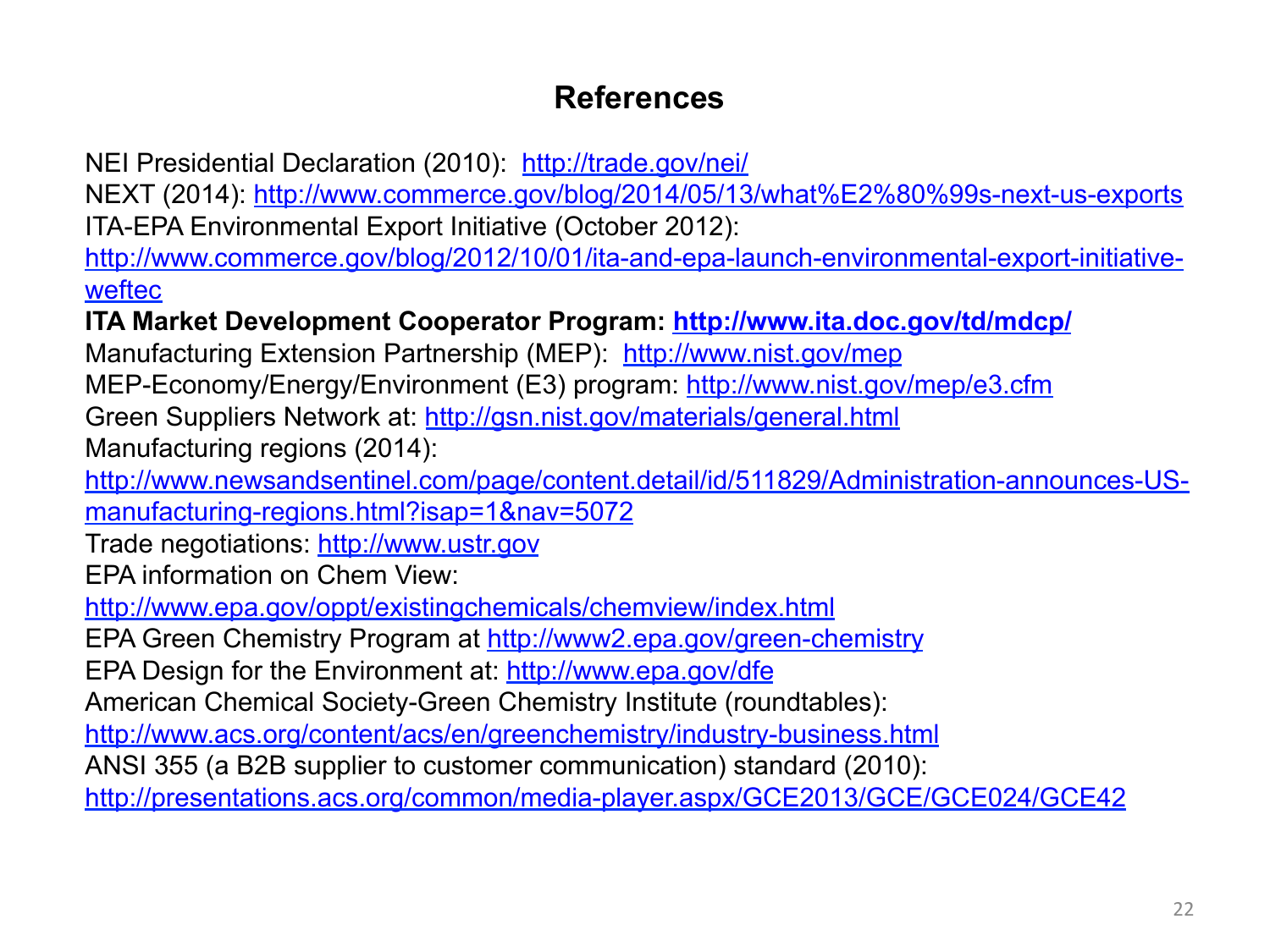# **Upcoming Events**

### GC3 Green Chemistry Education Webinar

Building Market Share for Green Products Steve Davies, Director of Public Affairs & Communications, Natureworks Saskia Van Gendt, Captain Planet, Method

Tuesday, December 16, 2014 | 2:00 p.m. EST

GC3 Mainstreaming Green Chemistry Webinar CEO Perspectives on Sustainability: What this Means for Green Chemistry Don Reed, Managing Director, PwC Sustainable Business Solutions

Tuesday, January 6, 2015 | 2:00 p.m. EST

10th Annual GC3 Innovators Roundtable April 28-30, 2015 | NIKE World HQ, Beaverton, OR